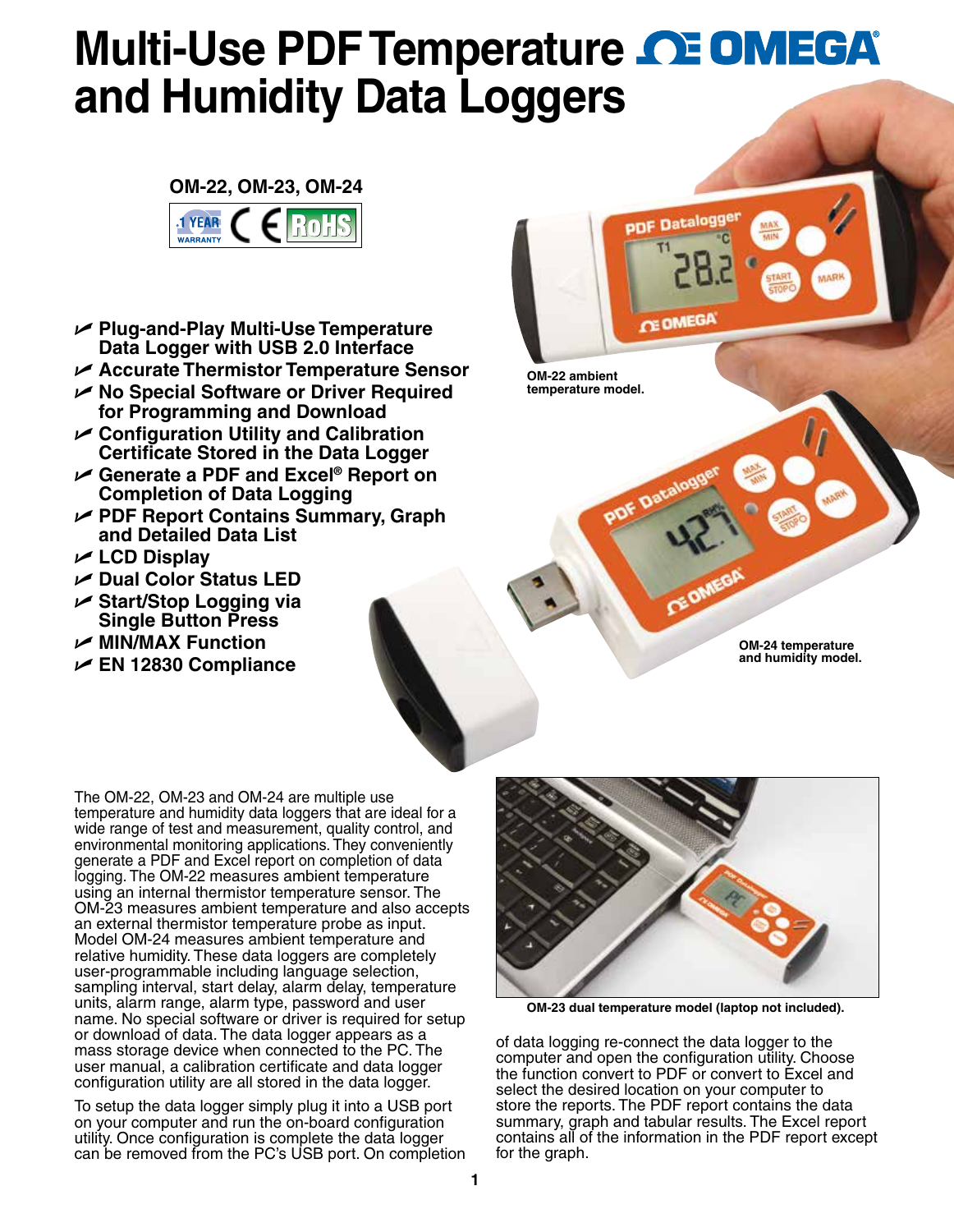

## **Specifications**

|                                          | <b>OM-22</b>                                                                          | <b>OM-23</b>                                                                           | <b>OM-24</b>                                                                     |  |  |  |  |  |  |
|------------------------------------------|---------------------------------------------------------------------------------------|----------------------------------------------------------------------------------------|----------------------------------------------------------------------------------|--|--|--|--|--|--|
| <b>Internal Temperature</b>              |                                                                                       |                                                                                        |                                                                                  |  |  |  |  |  |  |
| <b>Temperature Sensor</b>                | <b>NTC Thermistor</b>                                                                 |                                                                                        |                                                                                  |  |  |  |  |  |  |
| <b>Temperature Range</b>                 | -30 to 70°C (-22 to 158°F)                                                            |                                                                                        |                                                                                  |  |  |  |  |  |  |
| <b>Temperature Accuracy</b>              | $±0.5^{\circ}C$                                                                       |                                                                                        |                                                                                  |  |  |  |  |  |  |
| <b>Temperature Resolution</b>            | $0.1^{\circ}$ C, $0.1^{\circ}$ F                                                      |                                                                                        |                                                                                  |  |  |  |  |  |  |
| <b>External Temperature (OM-23 Only)</b> |                                                                                       |                                                                                        |                                                                                  |  |  |  |  |  |  |
| <b>Temperature Sensor</b>                | <b>NTC Thermistor</b>                                                                 |                                                                                        |                                                                                  |  |  |  |  |  |  |
| <b>Temperature Range</b>                 | -30 to 70°C (-22 to 158°F)                                                            |                                                                                        |                                                                                  |  |  |  |  |  |  |
| <b>Temperature Accuracy</b>              | $\pm 0.5$ °C                                                                          |                                                                                        |                                                                                  |  |  |  |  |  |  |
| <b>Temperature Resolution</b>            |                                                                                       |                                                                                        |                                                                                  |  |  |  |  |  |  |
| <b>Relative Humidity (OM-24 Only)</b>    |                                                                                       |                                                                                        |                                                                                  |  |  |  |  |  |  |
| <b>Humidity Sensor</b>                   |                                                                                       |                                                                                        | Capacitive                                                                       |  |  |  |  |  |  |
| <b>Humidity Range</b>                    |                                                                                       |                                                                                        | 0.1 to 99.9% RH                                                                  |  |  |  |  |  |  |
| <b>Humidity Accuracy</b>                 |                                                                                       | ±3% RH from 10 to 90% RH<br>@ 25°C, ±5% RH elsewhere                                   |                                                                                  |  |  |  |  |  |  |
| <b>Humidity Resolution</b>               | 0.1% RH                                                                               |                                                                                        |                                                                                  |  |  |  |  |  |  |
| <b>Logging Type</b>                      | <b>Multiple Use</b>                                                                   |                                                                                        |                                                                                  |  |  |  |  |  |  |
| <b>Memory</b>                            | 48,000 points<br>(internal temperature)                                               | 24,000 points (internal<br>$temperature) + 24,000$<br>points (external<br>temperature) | 24,000 points (internal<br>$temperature) + 24,000$ points<br>(relative humidity) |  |  |  |  |  |  |
| <b>Sampling Interval</b>                 | 30 seconds, 5, 10, 30, 60, 90, 120 minutes                                            |                                                                                        |                                                                                  |  |  |  |  |  |  |
| <b>Start Delay</b>                       | 0, 5, 30, 45, 60, 90, 120 minutes and 24 hours                                        |                                                                                        |                                                                                  |  |  |  |  |  |  |
| <b>Password</b>                          | Can be ON or OFF (default is OFF); password can be up to 16 alpha-numeric characters  |                                                                                        |                                                                                  |  |  |  |  |  |  |
| Compatibility                            | Windows XP/Vista/7/8                                                                  |                                                                                        |                                                                                  |  |  |  |  |  |  |
| <b>Languages</b>                         | English (default), German, French, Italian, Spanish, Portuguese                       |                                                                                        |                                                                                  |  |  |  |  |  |  |
| <b>Temperature Alarm Range</b>           | -30 to 70 $^{\circ}$ C (-22 to 158 $^{\circ}$ F)                                      |                                                                                        |                                                                                  |  |  |  |  |  |  |
| <b>Humidity Alarm Range (OM-24 Only)</b> |                                                                                       |                                                                                        | 1 to 99% RH                                                                      |  |  |  |  |  |  |
| <b>Alarm Delay</b>                       | 0, 5, 30, 45, 60, 90, 120 minutes                                                     |                                                                                        |                                                                                  |  |  |  |  |  |  |
| <b>Alarm Type</b>                        | Single Event, Cumulative, Disable*                                                    |                                                                                        |                                                                                  |  |  |  |  |  |  |
| <b>Display</b>                           | LCD                                                                                   |                                                                                        |                                                                                  |  |  |  |  |  |  |
| <b>LED Indicator</b>                     | REC, High/Low Alarm                                                                   |                                                                                        |                                                                                  |  |  |  |  |  |  |
| <b>Operation Buttons</b>                 | Start/Stop, Mark (provides up to 8 bookmarks during the data logging period), Min/Max |                                                                                        |                                                                                  |  |  |  |  |  |  |
| <b>Operating Temperature</b>             | -30 to 70°C (-22 to 158°F)                                                            |                                                                                        |                                                                                  |  |  |  |  |  |  |
| <b>Operating Humidity</b>                | <90% RH                                                                               |                                                                                        |                                                                                  |  |  |  |  |  |  |
| <b>Storage Temperature</b>               | -40 to 85°C (-40 to 185°F)                                                            |                                                                                        |                                                                                  |  |  |  |  |  |  |
| <b>Storage Humidity</b>                  | <90% RH                                                                               |                                                                                        |                                                                                  |  |  |  |  |  |  |
| <b>Power</b>                             | Two 3V CR2032 lithium coin cell batteries                                             |                                                                                        |                                                                                  |  |  |  |  |  |  |
| <b>Battery Life</b>                      | Approximately 3 months                                                                |                                                                                        |                                                                                  |  |  |  |  |  |  |
| <b>Protection Class</b>                  | <b>NEMA 6 (IP67)</b>                                                                  | <b>NEMA 4 (IP65)</b>                                                                   | <b>NEMA 4 (IP65)</b><br>not including sensor area                                |  |  |  |  |  |  |
| <b>Dimensions</b>                        | 110 L x 45 H x 17 mm D (4.3 x 1.8 x 0.7")                                             |                                                                                        |                                                                                  |  |  |  |  |  |  |
| Weight                                   | 90 g (3.2 oz)                                                                         |                                                                                        |                                                                                  |  |  |  |  |  |  |

*\*Single: an LED alarm is triggered immediately when the measured value exceeds the alarm threshold; Cumulative: an LED alarm is not triggered when the measured value exceeds the alarm threshold, but only once the overall average value during alarm delay duration exceeds the alarm threshold; Disable: no LED alarm function during the logging process.*